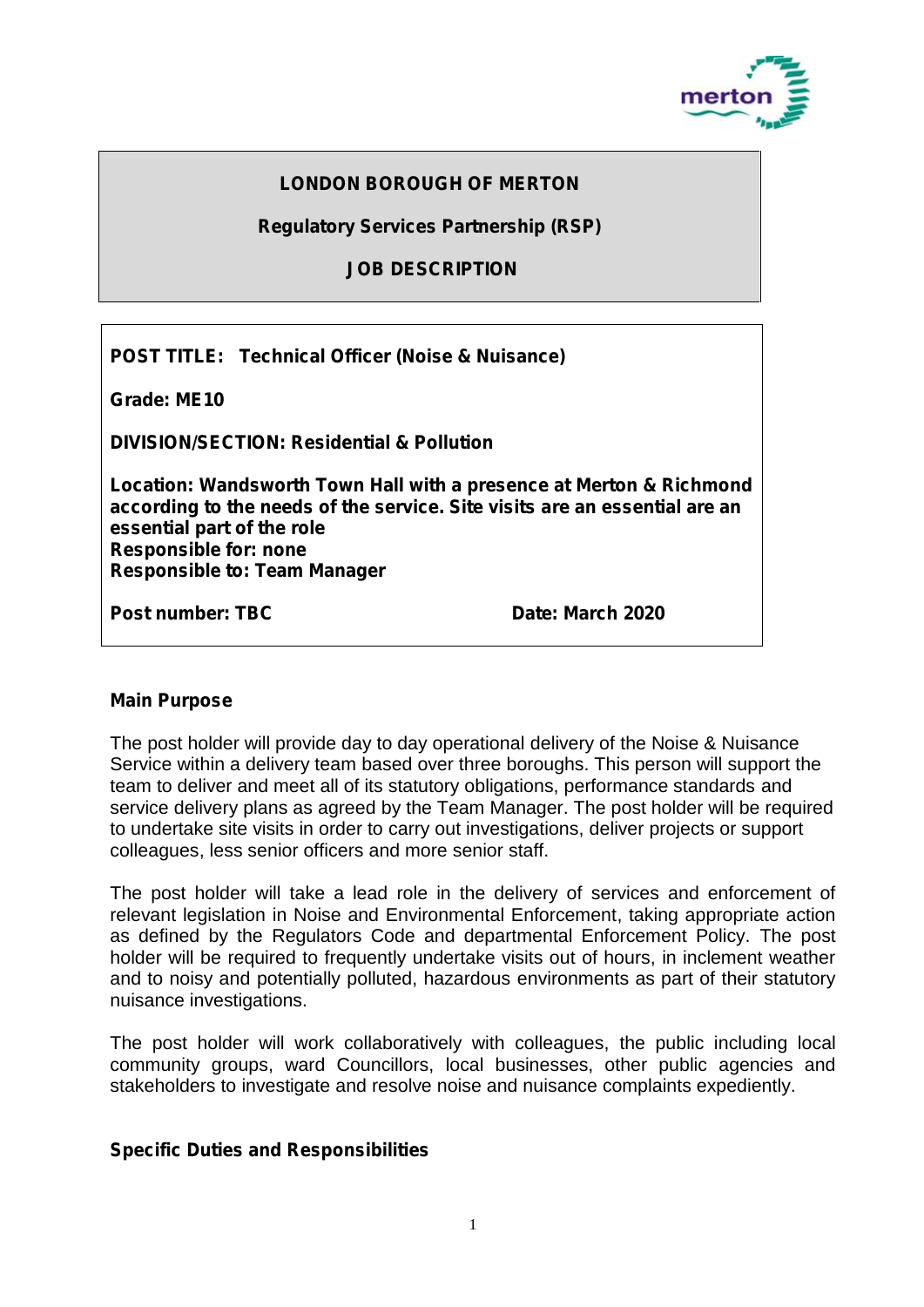

- To administer the duties of the Regulatory Services Partnership, including the provision of services in accordance with legislation, codes of practice, corporate policies, local policies and guidance and good professional practice. This includes but is not limited to: inspections, projects, surveys, alternative enforcement activities, publicity, attending meetings, processing applications, visits, investigating complaints and service requests, sampling, monitoring, gathering evidence, carrying out PACE interviews, taking statements, serving statutory notices, taking legal proceedings including giving evidence and attending magistrates courts to obtain warrants.
- To lead on key projects on behalf of the Noise & Nuisance Manager and/or wider Regulatory Services Partnership management team.
- To contribute to meeting the service priorities, deliver against performance targets and outcome measures, monitor their own performance and those of less experienced officers, providing regular reports on progress to their line manager and ensuring that objectives are met within agreed timescales
- To deliver an outstanding, continually improving and customer focussed service, identifying improvements within their role which could enhance customer experience
- To lead, mentor and supervise new staff, less experienced officers and contractors within their service area
- To work a shift pattern which covers the service requirements of the Wandsworth 'Noiseline' service which aligns with Merton's Band A Shift Allowance
- Maintain a high level of technical and legislative knowledge in the area of noise and nuisance, providing legislative updates and cascading information to colleagues.
- To take the lead on formal action such as the service of statutory notices and giving evidence in a magistrate's court
- To share best practice, development of ideas, be able to advise on new and emerging issues impacting on the service.
- Participate in the preparation and implementation of annual work and/or service programmes
- To support and engage in the development of departmental and service procedures and guidance notes
- To ensure that services are delivered to a consistent and professional standard and in accordance with national and divisional guidance and Council procedures
- Work with colleagues to review transformation processes across the shared service, ensuring that they are fit for purpose and support the operational model for the Tri Borough Regulatory Services Partnership – to include improved efficiency and effectiveness as well as maintaining an agreed quality of service
- To undertake consistent, proportionate, targeted, accountable and transparent enforcement action, including the professional assessment of statutory nuisances, the drafting and service of statutory notices including noise abatement notices in accordance with best practice advice and guidance and enforcement policies, to resolve any identified non-compliances. To be responsible for dealing with contentious and demanding issues within their area of expertise.
- Respond to requests for information from Government & internal departments, other statutory bodies, internal and external auditors and to relevant Freedom of Information requests
- To represent the Council in meetings with the public, stakeholders, statutory bodies and other parties and provide advice on regulatory matters as appropriate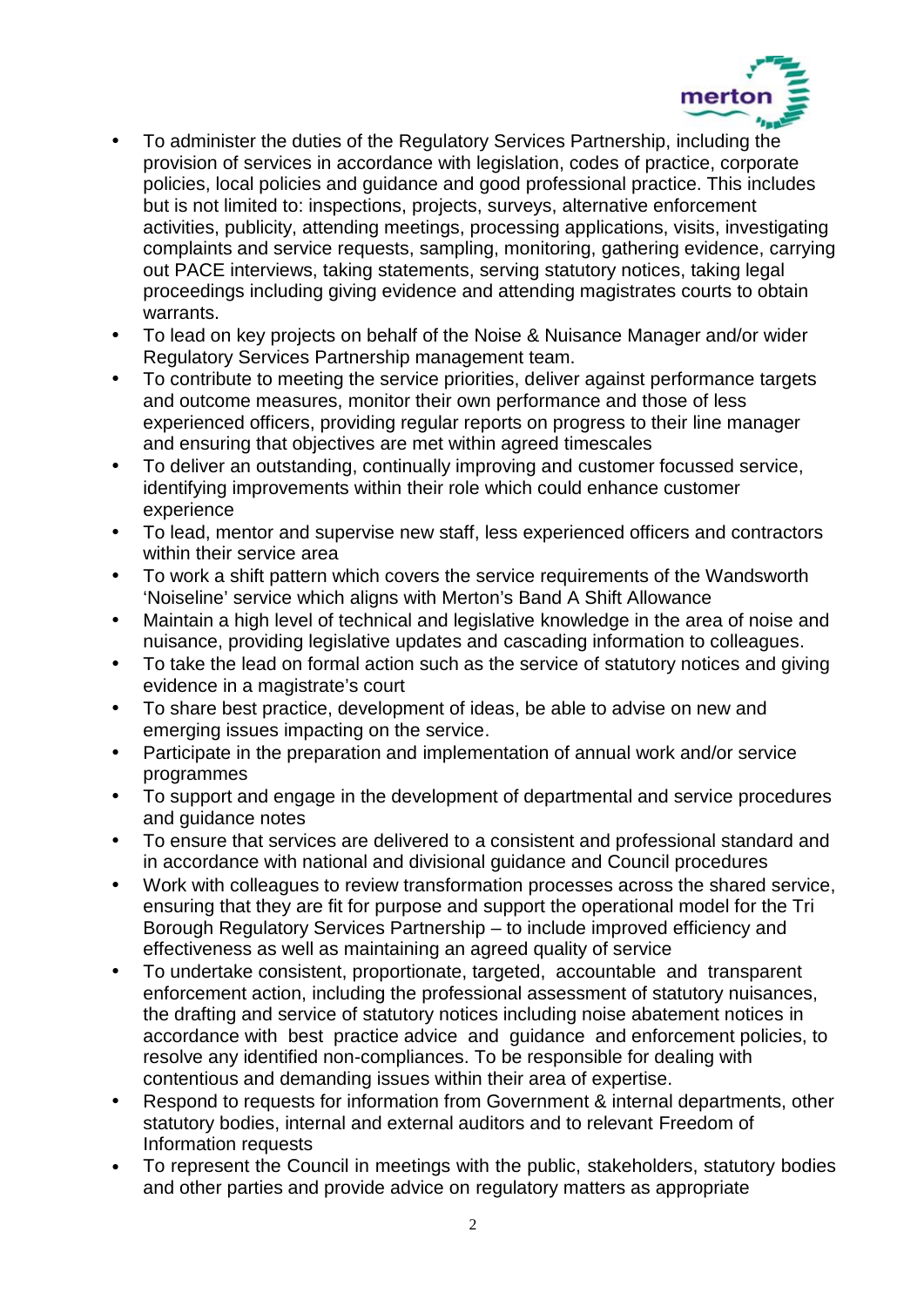

- To deputise for their line manager wherever necessary
- Ensure that communication and information technology systems and information is accurately recorded and stored in accordance with data protection requirements and Council policies and procedures and to ensure relevant information on the Council's websites is updated as required
- To develop and maintain effective partnership working with external and internal agencies & officers, providing advice in relation to matters within the specialist functional area

## **Generic Duties and Responsibilities**

- To contribute to the continuous improvement of the Tri Borough Regulatory Services Partnership.
- To properly manage evidence, records and data to ensure that confidentiality, continuity, integrity, data quality and requests for information requirements are observed.
- To comply with relevant Codes of Practice, including the Code of Conduct, and policies concerning data protection and health and safety.
- To promote equality, diversity, and inclusion, maintaining an awareness of the equality and diversity protocol/policy and work to create and maintain a safe, supportive and welcoming environment where all people are treated with dignity and their identity and culture are valued and respected.
- To understand the Council's duties and responsibilities for safeguarding children, young people and adults as they apply to your role within the council.
- The Tri Borough Regulatory Services Partnership will keep its structures under continual review and as a result the post holder should expect to carry out any other reasonable duties within the overall function, commensurate with the level of the post.

## **Additional Information**

- To work flexibly, assist in the development of reports and be able to attend and speak at external & internal meetings and Council Committees as required.
- To work on other specialist teams where required to meet the needs of the service.
- Participate in the Merton & Richmond out of hours emergency contact scheme, as necessary, and ensure all of the appropriate protocols, structures and reporting are followed.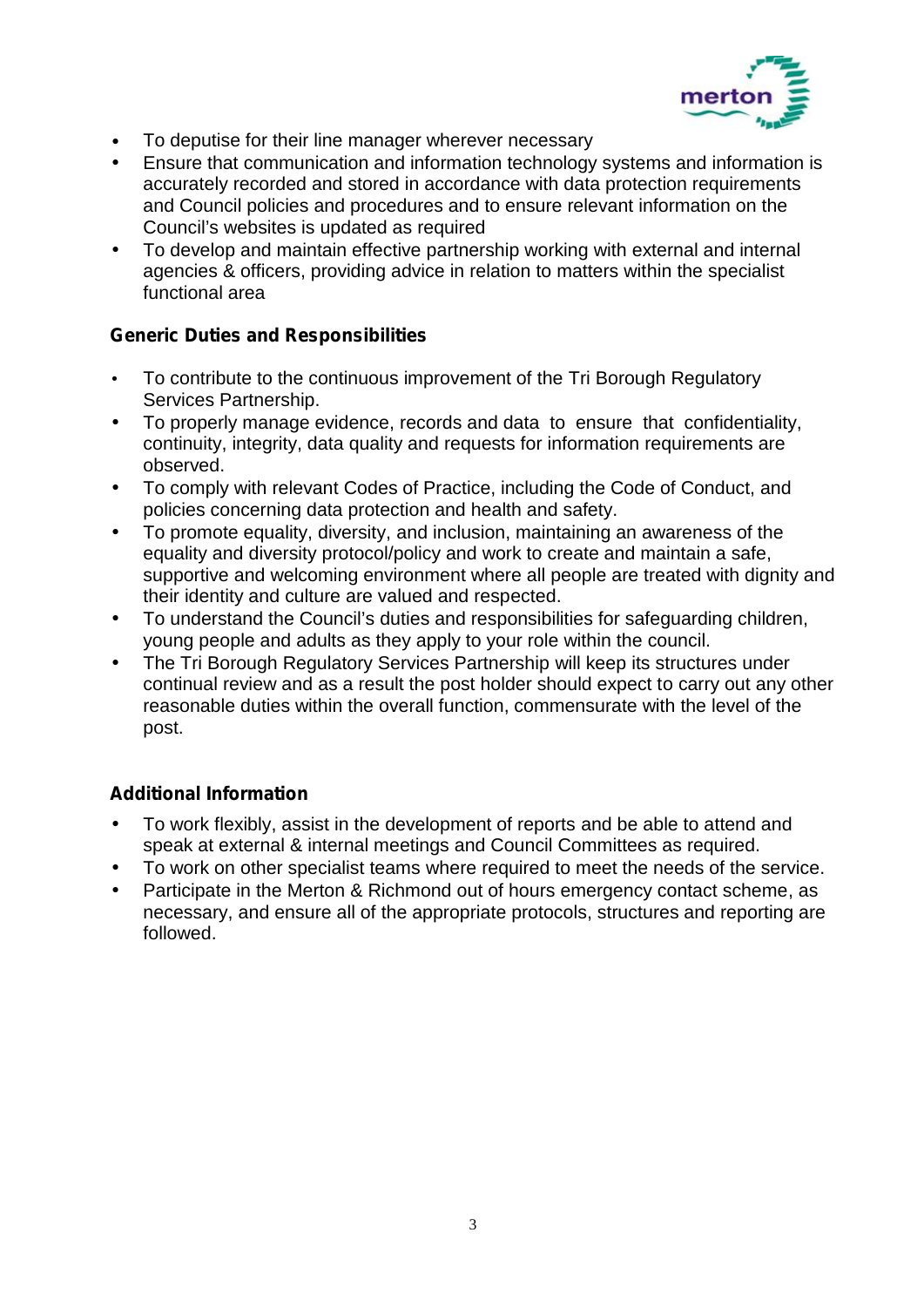

## **LONDON BOROUGH OF MERTON**

**Regulatory Services Partnership (RSP)**

**PERSON SPECIFICATION**

**POST TITLE: Technical Officer (Noise & Nuisance)**

**Grade: ME10**

**DIVISION/SECTION: Residential & Pollution**

**Location: Wandsworth Town Hall with a presence at Merton & Richmond according to the needs of the service. Site visits as necessary Responsible for: none Responsible to: Team Manager**

**Post number: TBC Date: February 2020** 

#### **Skills and Knowledge**

The postholder is expected to have the ability to;

- Have a flexible approach to work and the ability to perform well as part of a team
- To work independently with minimal supervision, carrying out statutory duties relating to Noise & Nuisance within the Regulatory Services Partnership including the service of statutory notices
- Provide advice to others on their functional areas
- Support staff to ensure that service delivery objectives are met within agreed timescales, as necessary
- I Identify changes in their role which will enhance customer experience

## **Experience**

The postholder is expected to have:

- Previous experience in Environmental Health or:
- Knowledge in Environmental Protection or Noise and statutory nuisance Knowledge and understanding of the scope and role of regulatory codes of practice, the Police and Criminal Evidence Act and Regulation of Investigatory Powers Act